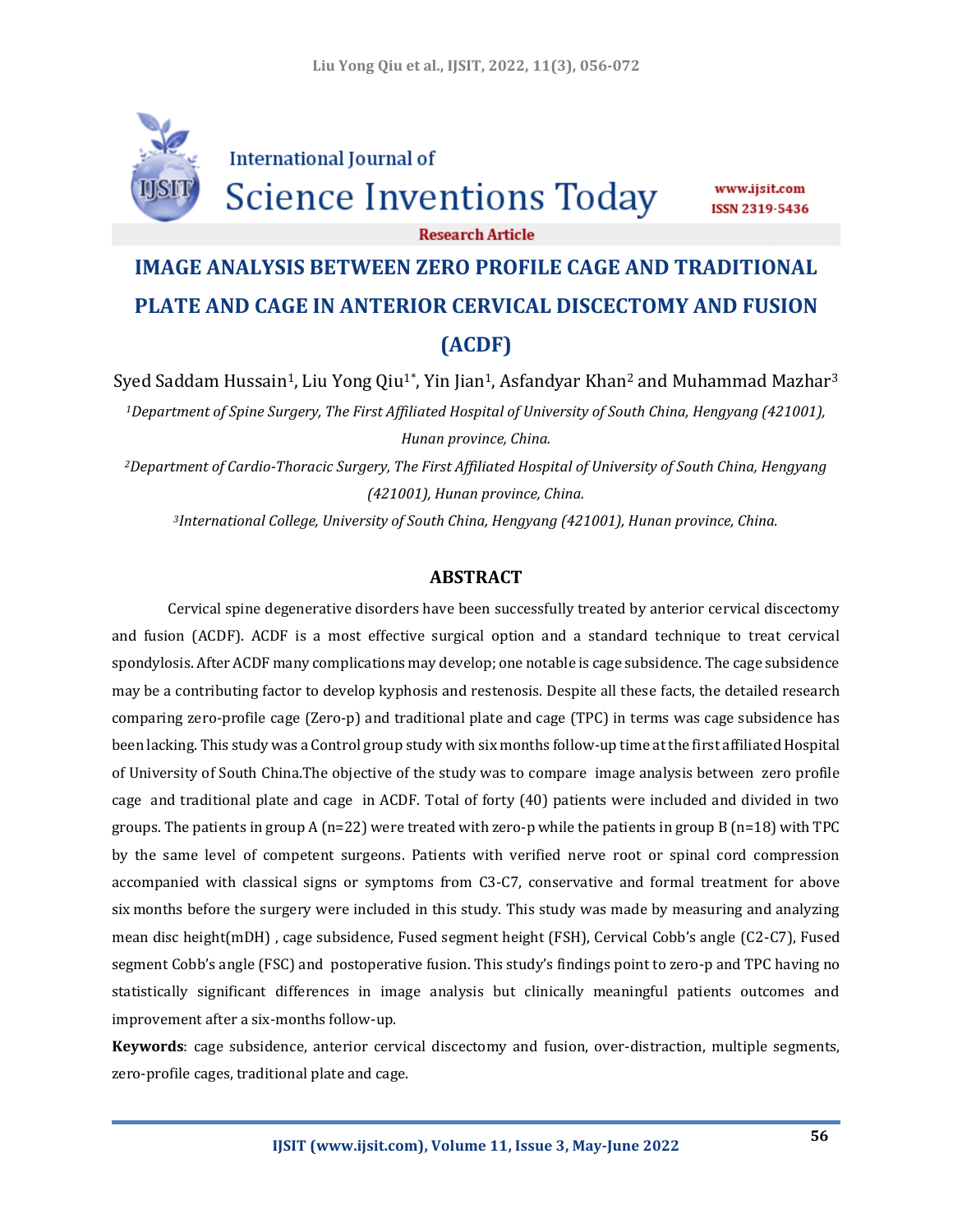#### **INTRODUCTION**

Cervical spondylosis is a frequently occurring and common disease characterized by cervical disc degeneration over the past decades [1]. It has been considered that ACDF was condition's golden standard treatment procedure [2]. This well-established surgery decompresses the nerve roots, and the spinal cord restores lordosis and enhances the spinal segment's stability by fusion[3]. While ACDF has profound applications, unfortunately, more problems are attributed to this surgery because of its follow‐up time extension and constant acceleration in operation cases[4-5]. Several clinical research evidence indicates how ACDF potentially intensify adjacent segment degeneration (ASD) incidences, necessitating additional and longterm surgical interventions [6-9]. Moreover, additional postoperative issues, including pseudarthrosis at the operative level having persistent pain, should be considered [10-13]. Likewise, interbody fusion via unconnected cages lacking anterior cervical plating minimize complications and dysphagia with similar clinical and radiological outcomes in single-level fusions [14-17]. Nevertheless, no substantial evidence has established the efficacy and safety of zero profile cages used for ACDF procedures with radiculopathy and myelopathy symptoms [18-19]. Therefore, this study retrospectively explores the image analysis of zero-p and TPC in ACDF with symptoms of radiculopathy and myelopathy, with at least a follow-up period of six months. The findings will then analyze the risk factors and complications associated with the subsidence.

## **MATERIALS AND METHODS**

## **Study design:**

This study followed a retrospective single-centre study and analysis design, including forty patients who undertook single-level ACDF via the Zero-P and TPC with six months of follow-up performed between February 2017 and November 2021.

#### **Exclusion and inclusion criteria:**

The participants were included following criteria including (a) verified nerve root or spinal cord compression from image logical analysis, accompanied with classical signs or symptoms; (b) the intervertebral segment of the disc suffering from a C3‐C7; (c) have undergone conservative and formal treatment for above six months before the surgery; (d) the patient had complete clinical data with ≥6 months post-operation followup period; (e) submitted informed consent as hospital's Ethics Board approved the testing and treatment program. And exclusion criteria were including (a)Surgery at the C2–3 disc levels; (b)Surgery at C7–T1 disc levels; (C)Severe cervical instability (d)Developmental stenosis; (e)The ossification of the posterior longitudinal ligament; (f)Previous medical records of cervical surgery, trauma, metabolic diseases, infection, or tumor; (g)Follow-up less than 12 months.

## **Statistical analysis:**

All the statistical analysis were performed using the IBM SPSS for Windows version. 16.0. The basic information was presented using the mean, standard deviation (continuous variables including age, gender,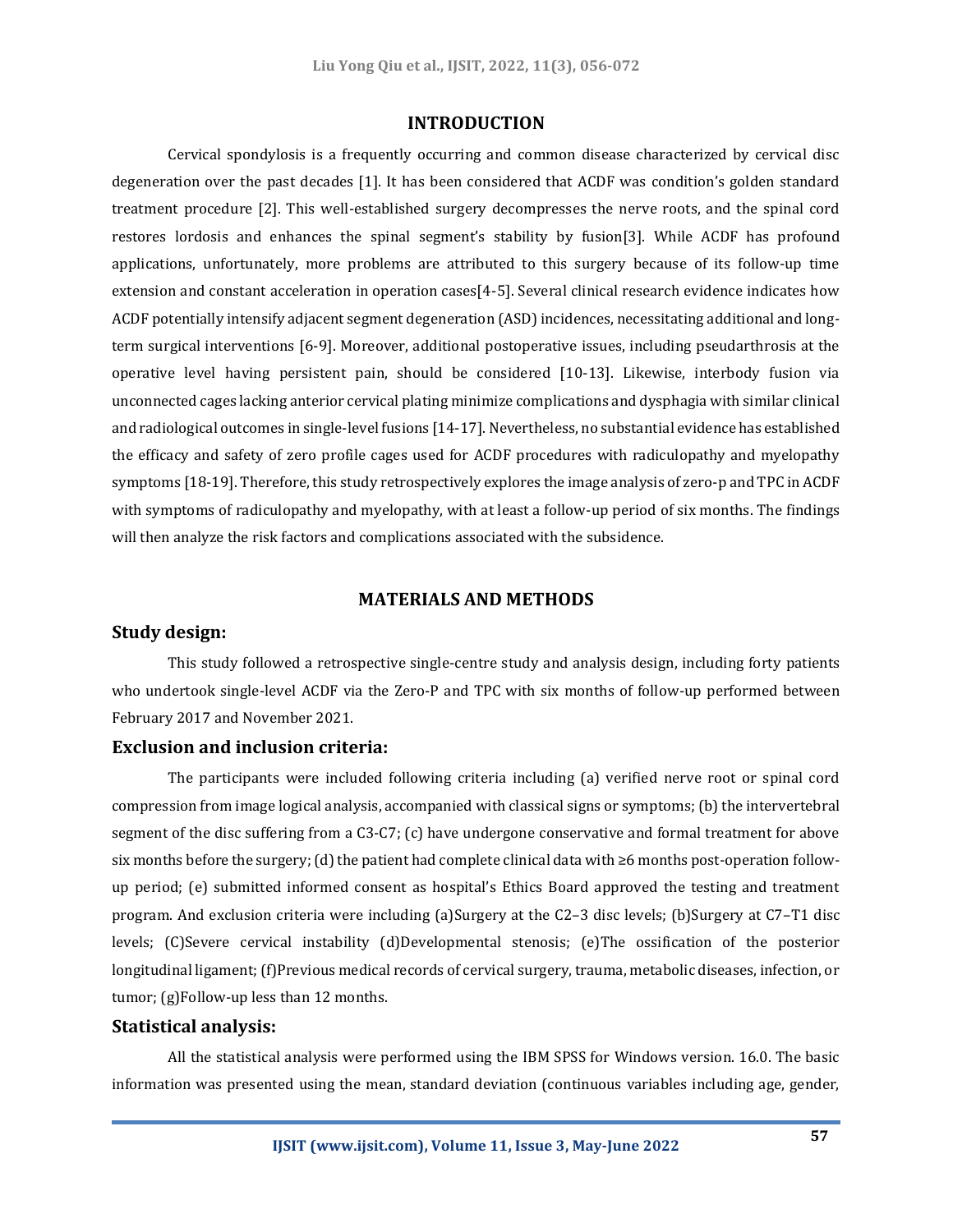local segmental angles), and percentages (categorical variables including subsidence levels and fusion rates). Paired t-tests were conducted for comparing the continuous variables after and before the ACDF procedure. In contrast, the independent sample t-tests were performed for comparing continuous variables to determine those without or with subsidence as expected.

#### **Measurement methods:**

This study was made by measuring disc height(mDH) as mean of anterior disc height(ADH), middle disc height(MDH) and posterior disc height(PDH) from the CT-scan preoperative and postoperative( Fig.1) and the subsidence of the cage was measured from mean disc height reduction after three months and six months from post-operative one month postoperatively( Fig.1). Fused segment height (FSH)measured as mean of anterior segment height(ASH), middle segment height(MSH) and posterior segment height(PSH) from the CT-scan(Fig 2). Cervical Cobb's angle (C2-C7) measured from the lower endplate of C2 vertebra to C7 lower endplate's vertebra and fused segment Cobb's angle (FSC) from the upper endplate of fused segment to the lower endplate of the segment as shown in the (x-ray Fig 3). The postoperative fusion was observed by intragraft bone bridging from the use of CT-scan(Fig 4).



**Figure 1:** Demonstrated pre and postoperative (mDH)



**Figure 2:** Demonstrate fused segment height measurement



**Figure 3:** Demonstrated Cobb's angle & fused segment angle



**Figure 4:** Demonstrated the fusion rates

## **Clinical outcomes:**

The Japanese Orthopedic Association (JOA) and Neck Disability Index (NDI) scoring system were used to evaluate the functionality and neck disability preoperatively and postoperatively.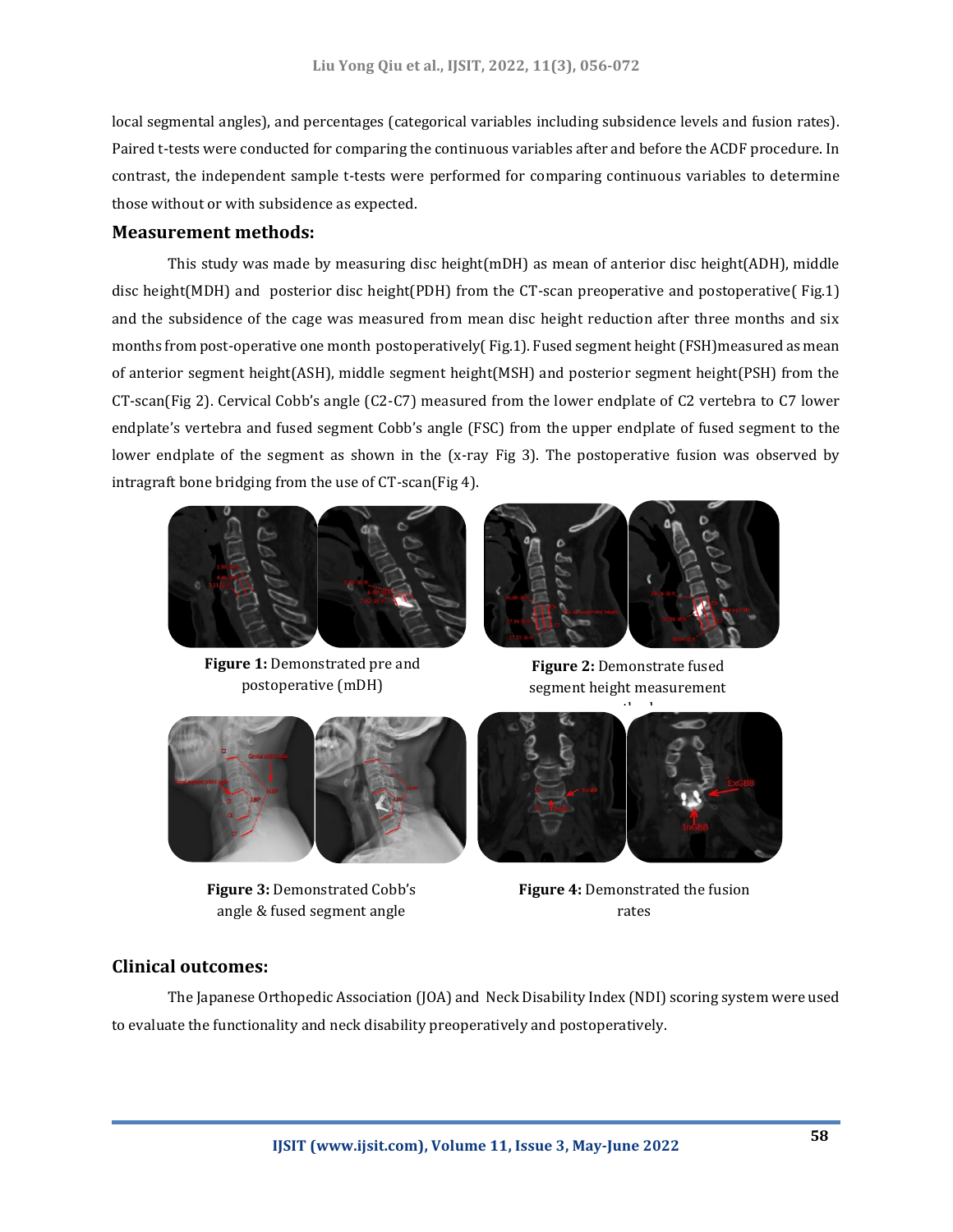### **RESULTS AND DISCUSSION**

Forty patients received zero-p and TPC in ACDF from February 2017 and November 2021, with followups for all the patients going up to six months. Most of the patients were female (n=22) and rest were males  $(n=18)$ . The mean age for the subjects included was 54.82 years (t= - 0.88 & p= 0.38). Out of forty patients, only four were active smokers postoperatively. 18 patients were treated with TPC and 22 patients were treated with Zero-p. Number of the segments in single level repeated in both groups C3-C4 (n= 8), C4-C5 (n=16), C5-C6  $(n=25)$ , C6-C7 (n=9), and number of segments in two levels were C3-C4, C4-C5 (n= 3), C4-C5, C5-C6 (n= 10), C5-C6, C6-C7 (n= 5), C3-C4, C6-C7 (n= 1) Segments were treated most commonly via this surgery were C5-C6 (n=25) in one level and C4-C5, C5-C6 in two levels.

Successful completion for operations was observed for all patients without any complications or incidences of cerebrospinal fluid leakage, hoarseness, or oesophagal fistulae in all representative cases for the zero-p and TPC. During the last follow-up, the cervical alignment, intervertebral height, and segmental angle of the two groups demonstrated improvements, unlike in the preoperative phase, as the pre-and postoperative findings were significant. Clinical symptoms and outcomes were improved significantly among all patients after the treatment and procedures, shown in table 1.

| Variables  | Zero-Profile Cage | Traditional Plate & Cage | p     |
|------------|-------------------|--------------------------|-------|
| JOA Scores |                   |                          |       |
| Preop      | $10.5 + 0.99$     | $11.0 + 0.91$            | 0.440 |
| Postop 1 M | $15.22 + 0.76$    | $15.45 + 0.81$           | 0.551 |
| Final FU   | $16.21 + 0.54$    | $16.41 + 0.59$           | 0.323 |
| NDI scores |                   |                          |       |
| Preop      | $39.13 + 6.88$    | $39.13 + 7.21$           | 0.080 |
| Postop 1 M | $18.13 + 6.91$    | $19.16 + 6.18$           | 0.301 |
| Final FU   | $9.13 + 5.46$     | $9.01 + 3.55$            | 0.523 |

**Table 1:** Clinical outcomes pre-operative and postoperative in zero-p and TPC groups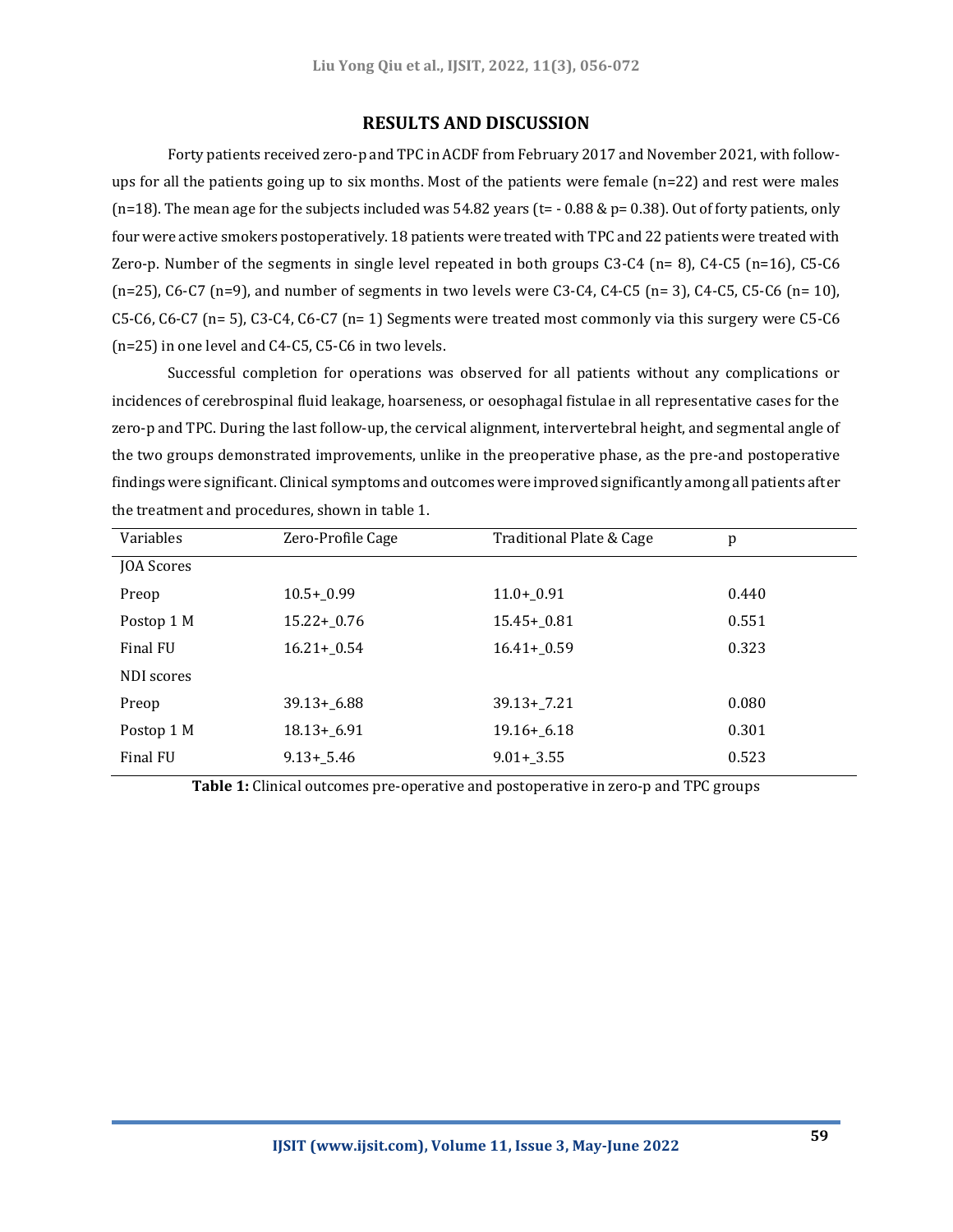| Variables                    | Zero-Profile Cage | Traditional<br>$\&$<br>Plate | t       | $\mathbf{p}$ |
|------------------------------|-------------------|------------------------------|---------|--------------|
|                              |                   | Cage                         |         |              |
| Patients (n)                 | 22                | 18                           |         |              |
| Gender (n)                   |                   |                              |         |              |
| Male (n)                     | 9                 | 10                           |         |              |
| Female (n)                   | 13                | 8                            |         | 0.36         |
| Age $(yr.)$                  | 54.82±7.80        | $57.17 \pm 8.95$             | $-0.88$ | 0.38         |
| Diabetes Mellitus            | 3                 | $\overline{2}$               |         |              |
| Smokers                      | $\mathbf{2}$      | 2                            |         |              |
| Diagnosis (n)                |                   |                              |         |              |
| Radiculopathy                | 7                 | 5                            |         |              |
| Myelopathy                   | 6                 | $\overline{7}$               |         |              |
| <b>Combined Symptoms</b>     | 9                 | 6                            |         |              |
| Number of Operated Levels    | 31                | 27                           |         |              |
| One-level                    | 13                | 9                            |         | 0.57         |
| Two-level                    | 9                 | 9                            |         |              |
| <b>Operation Time (mins)</b> | 140.64±41.10      | 123.89±25.81                 | 1.5     | 0.14         |
| <b>Estimated Blood (mls)</b> | 91.36±53.30       | 92.78±80.86                  | $-0.07$ | 0.94         |
| Hospital Stay (days)         | $11.63 \pm 2.75$  | 11.27±3.53                   | 0.36    | 0.72         |
| Follow-up period (months)    | 6                 | 6                            |         |              |

**Table 2:** Summary of preoperative and postoperatively.

\*Statistically significant difference (P < 0.05).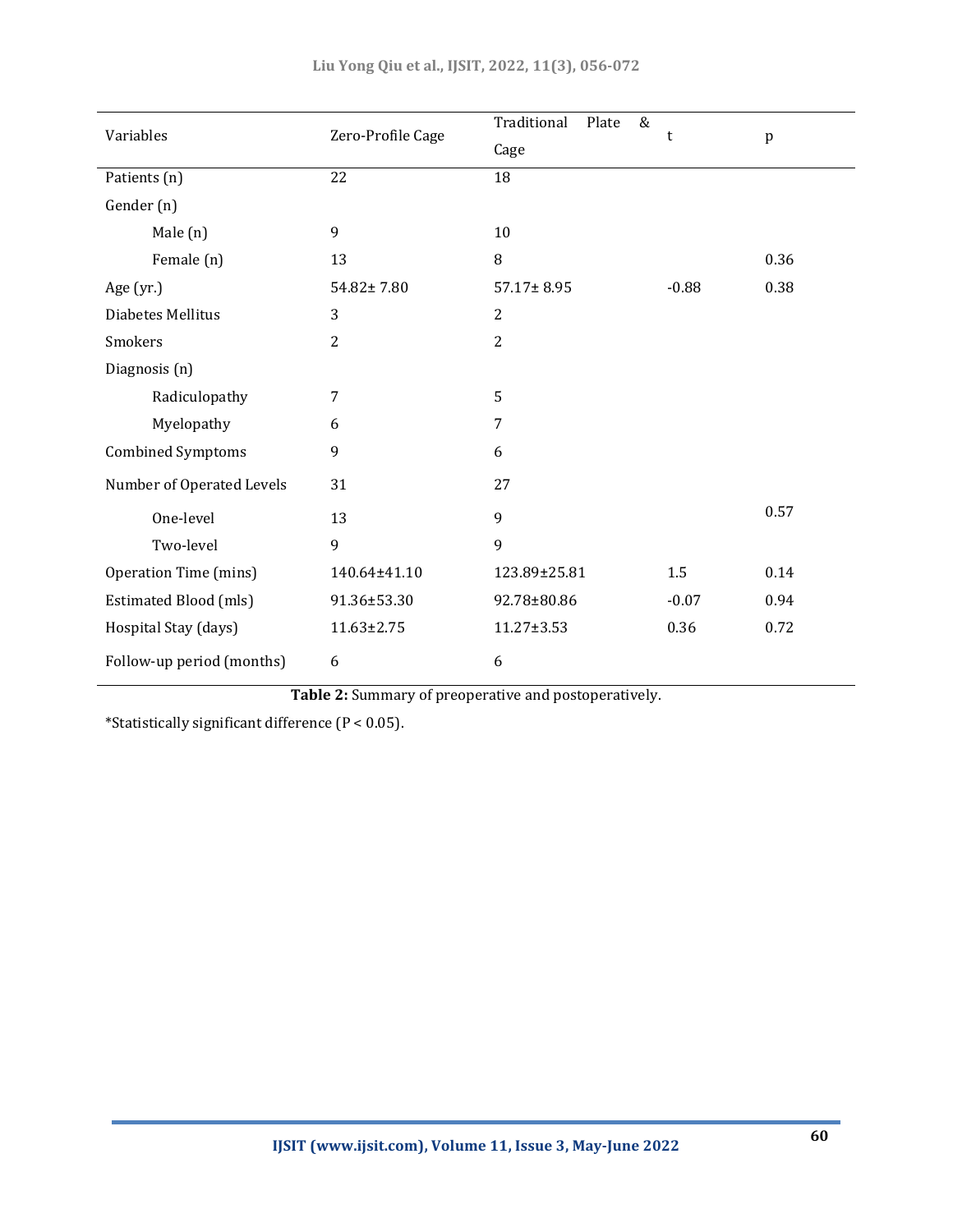| Variable                         |                            | Patients (n=22) Zero - P Cage | Patients<br>$(n=18)$ |          |      |  |  |
|----------------------------------|----------------------------|-------------------------------|----------------------|----------|------|--|--|
|                                  |                            | (31)                          | <b>TPC (27)</b>      | t        | p    |  |  |
| Cervical cobb's angle CA (C2-C7) |                            |                               |                      |          |      |  |  |
|                                  | PRE-OP                     | 16.84±7.21                    | $17.52 \pm 7.33$     | $-0.29$  | 0.77 |  |  |
|                                  | POST OP (3 M)              | 14.47±7.72                    | $16.63 \pm 9.43$     | $-0.79$  | 0.43 |  |  |
|                                  | FINAL FU (6 M)             | 14.42±8.19                    | 17.46±9.06           | $-1.11$  | 0.27 |  |  |
| Fused                            | segment cobb's<br>angle    |                               |                      |          |      |  |  |
| $(Cobb's - S)$                   |                            |                               |                      |          |      |  |  |
|                                  | PRE-OP                     | $4.45 \pm 2.79$               | $4.02 \pm 2.26$      | 0.64     | 0.52 |  |  |
|                                  | POST OP (1 M)              | $6.25 \pm 3.26$               | $4.41 \pm 2.66$      | 2.34     | 0.02 |  |  |
|                                  | POST OP (3 M)              | $5.53 \pm 3.13$               | $3.67 \pm 2.05$      | 2.63     | 0.01 |  |  |
|                                  | FINAL FU (6 M)             | $5.21 \pm 3.66$               | $3.92 \pm 1.56$      | 1.69     | 0.1  |  |  |
|                                  | $\triangle COBB'S - S(3M)$ | $0.72 \pm 3.71$               | $0.73 \pm 3.58$      | $-0.008$ | 0.99 |  |  |
|                                  | $\triangle COBB'S - S(6M)$ |                               |                      | 0.53     | 0.6  |  |  |
|                                  |                            | $-1.045 \pm 4.71$             | $-0.48 \pm 3.20$     |          |      |  |  |
| $mDH$ (mm)                       |                            |                               |                      |          |      |  |  |
|                                  | PRE-OP                     | $3.97 \pm 0.84$               | $3.85 \pm 0.97$      | $0.5\,$  | 0.62 |  |  |
|                                  | POST OP (1 M)              | $8.16 \pm 0.81$               | $8.31 \pm 0.62$      | $-0.75$  | 0.46 |  |  |
|                                  | POST OP (3 M)              | $6.45 \pm 0.80$               | $6.54 \pm 0.83$      | $-0.38$  | 0.71 |  |  |
|                                  | FINAL FU (6 M)             | $6.02 \pm 0.61$               | $6.30 \pm 0.84$      | $-1.48$  | 0.14 |  |  |
| FSH (mm)                         |                            |                               |                      |          |      |  |  |
|                                  | PRE-OP                     | $28.38 \pm 2.65$              | $28.75 \pm 2.42$     | $-0.55$  | 0.58 |  |  |
|                                  | POST OP (3 M)              | 30.96±2.66                    | 29.99± 2.26          | 1.47     | 0.15 |  |  |
|                                  | FINAL FU (6 M)             | $30.18 \pm 2.95$              | $29.23 \pm 2.47$     | 1.31     | 0.2  |  |  |
| Fusion Rate                      |                            |                               |                      |          |      |  |  |
| (%)                              |                            |                               |                      |          |      |  |  |
|                                  | POST OP (3 M)              | 80.65 (25/31)                 | 81.48 (22/27)        |          | 0.94 |  |  |
|                                  | FINAL FU (6 M)             | 96.77 (30/31)                 | 92.59 (25/27)        |          | 0.59 |  |  |
| Subsidence                       |                            |                               |                      |          |      |  |  |
| (% )                             |                            |                               |                      |          |      |  |  |
| >2mm                             | POST OP (3 M)              | 29.03 (9/31)                  | 25.92 (7/27)         |          | 0.41 |  |  |
|                                  | FINAL FU (6 M)             | 51.61 (16/31)                 | 40.74 (11/27)        |          | 0.88 |  |  |

**Table 3:** Comparisons of Patient's image analysis in the zero-p and TPC.

\*Statistically significant difference (P < 0.05).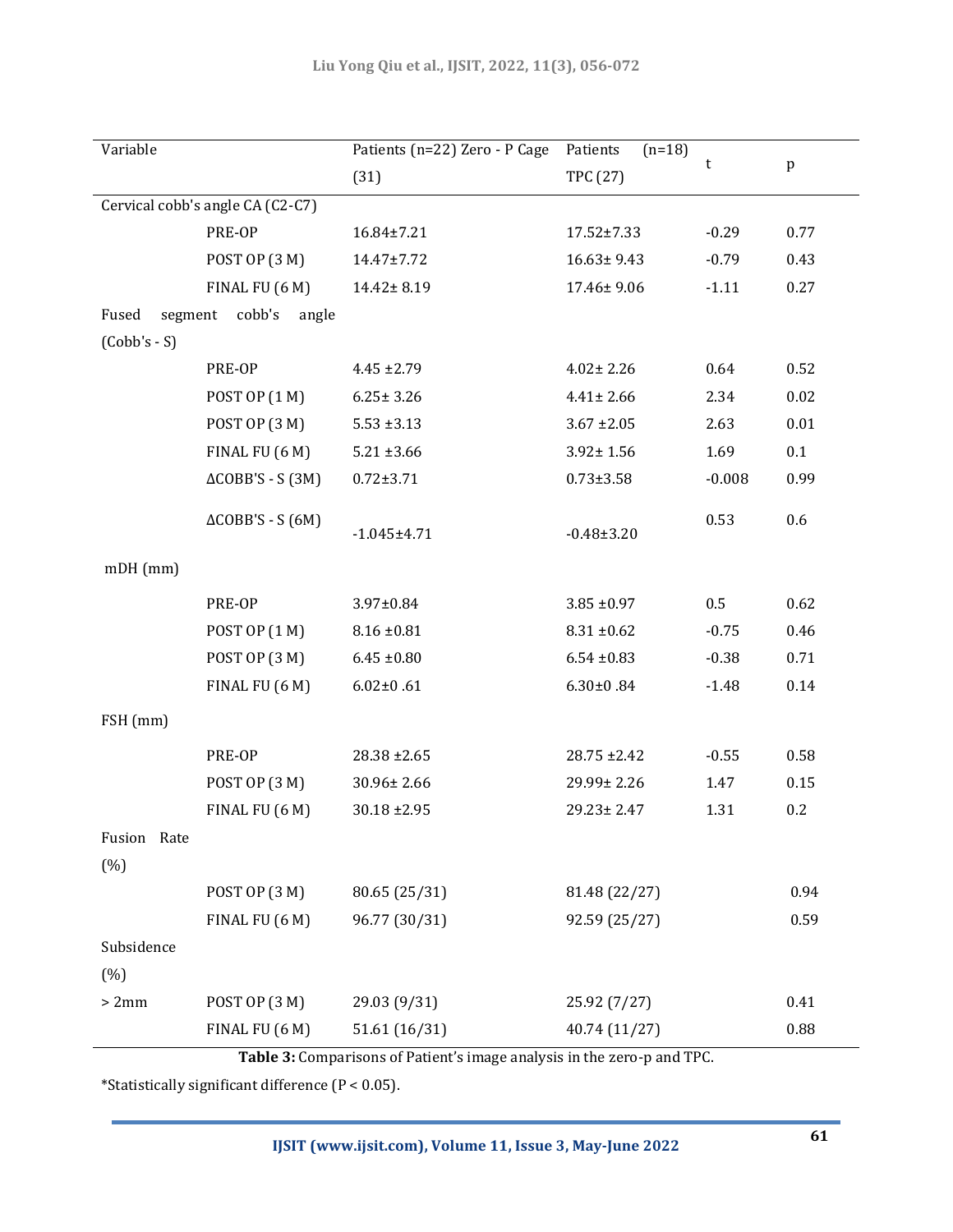

Cobb's-C in pre, 3months, 6months









Subsidence rate in post-operation 3months, 6months **Figure 9**

In Table. 3 we had the 22 patients of Zero-P with 31 segments and 18 patients of TPC with 27 segments. During the last follow-up, the cervical alignment, intervertebral height, and segmental angle of the two groups demonstrated improvements, unlike in the preoperative phase. The mDH and FSH values after surgery for both groups increased significantly  $(P < 0.01)$ , with no significant differences between the two groups at each followup time point, indicating the restoration of disc height  $(P > 0.05)$ . At the final follow-up, reductions in cervical Cobb angle, mDH, and FSH value were observed compared with the postoperative values for both groups.





fusion rate in post-operation 3months, 6months

**Figure 8**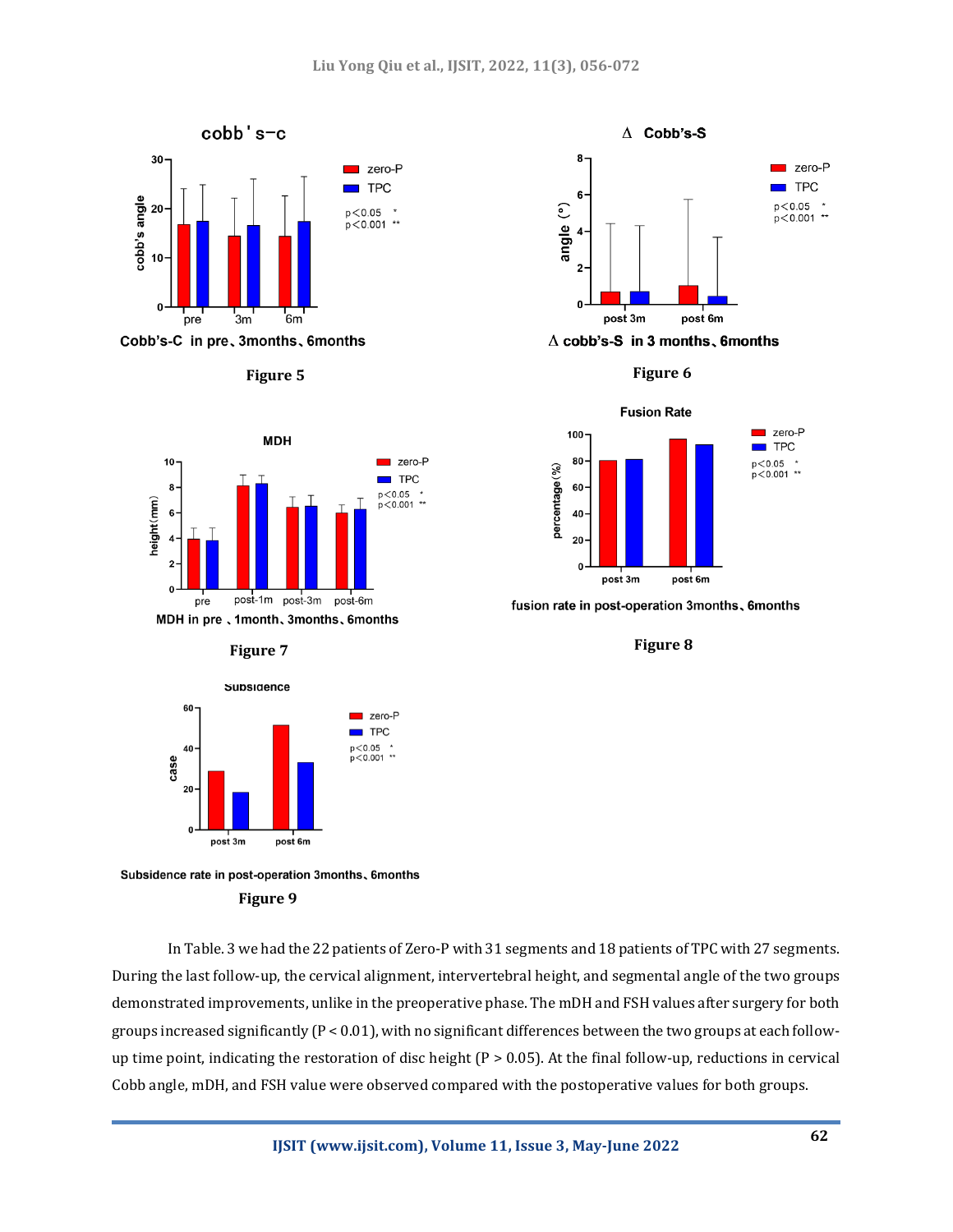#### **Cervical Cobb's Angle**:

Cervical Cobb's Angle (CA) pre-operation in Zero-P and TPC was 16.84±7.21 and 17.52±7.33 respectively. Cervical Cobb's Angle (CA) postoperative in Zero-P and TPC was 14.47±7.72 and 16.63± 9.43 respectively and there is no significant difference between before and after the surgery (p > 0.05). Refer to fig.5.

## **Fused Segment Cobb's Angle:**

Fused Segment Cobb's Angle (C-S) pre-operation in Zero-P and TPC was 4.45 ±2.79 and 4.02± 2.26 respectively. Fused Segment Cobb's Angle (C-S) 1 month postoperative in Zero-P and TPC was 6.25± 3.26 and 4.41± 2.66 respectively. Fused Segment Cobb's Angle (C-S) 3 months postoperative in Zero-P and TPC was 5.53 ±3.13 and 3.67 ±2.05 respectively. Fused Segment Cobb's Angle (C-S) 6 months postoperative in Zero-P and TPC was 5.21 ±3.66 and 3.92± 1.56 respectively and there is a significant difference between before and after the surgery (p < 0.05). Refer fig.6. Δ Cobb's means the changes in the Cobb's S angle after 1 month of surgery. Fused Segment Cobb's Angle (C-S) changed after 3 months is 0.72±3.71 and 0.73±3.58 and 6 months in both groups is -1.045±4.71 and -0.48±3.20 for Zero-P cage and TCP respectively. There is no significant difference between improvements after surgery (p > 0.05).

### **Mean disc height:**

We observed while analyzing mean disc height (mDH) during the preoperative phases the Zero-P and TPC values were to be found  $3.97\pm0.84$  and  $3.85\pm0.97$ , after surgery of 1 month the values were 8.16  $\pm0.81$ and 8.31  $\pm$ 0.62, after 3 months 6.45  $\pm$ 0.80 and 6.54  $\pm$ 0.83 and after 6 months were found to be 6.02 $\pm$ 0.61 and 6.30 $\pm$ 0.84 respectively. There is no significant difference between the two groups after the surgery (p > 0.05) Refer fig.7.

#### **Fused segment height:**

During our study Fused segment height (FSH) values found in both groups before the surgery were 28.38 ±2.65 and 28.75 ±2.42, after 3 month of the surgery were 30.96± 2.66 and 29.99± 2.26 and finally were to be found 30.18 ±2.95 and 29.23± 2.47 after 6 months of the surgery respectively. Hence, no significant difference was observed in both the groups ( $p > 0.05$ ).

#### **Fusion rate:**

Fusion rate after 3 months of the operation time the rate recorded in Zero-P cage and TPC was 80.65% and 81.48% respectively in both the groups. However, it elevated to 96.77% and 92.59% respectively in both groups after 6 months of the surgery. There is no significance difference between the two groups ( $p > 0.05$ ). Refer fig.8.

#### **Subsidence rates:**

Subsidence rates observed after 3 months of postoperative Zero-P cage and TCP were 29.03% and 25.92% respectively. Finally after 6 months of the surgery the rates recorded were 51.61% and 40.74% respectively. There is no significant difference in both the groups (p > 0.05). Refer to fig.9.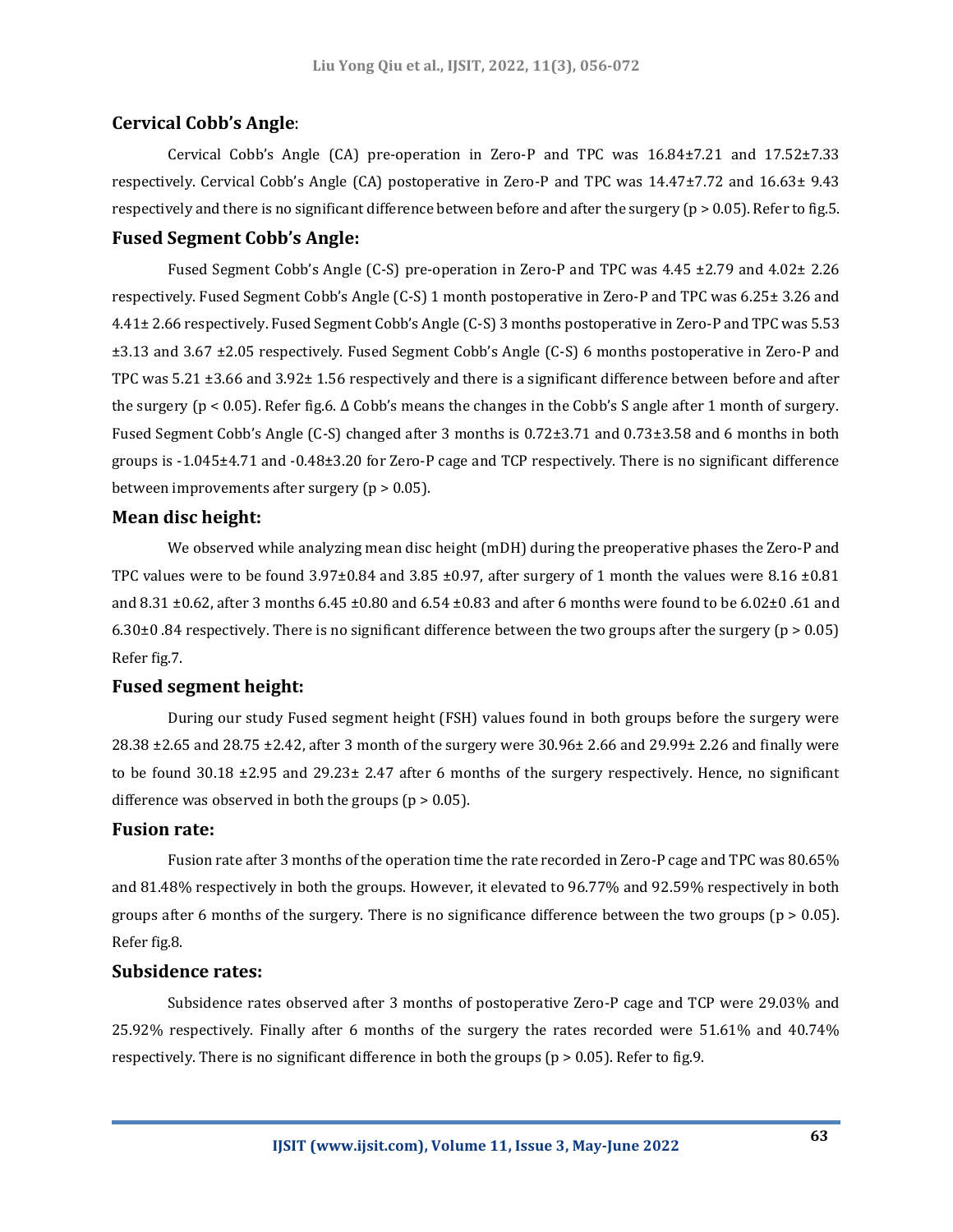#### **Arguments:**

The Zero-P is the easiest method, with the mean operation time and blood loss being previously shown lowered in the TPC surgeries. In the previous studies it was reported to have a significant reduction in intraoperative blood loss[20]. Likewise, they showed a substantial decline in operating time for patients with the Zero-P device since a few steps were necessary for its insertion, placement, and fixation, as presented by [21]. During the research, the patients demonstrated the lowest operation time period and blood loss, resulting in no statistically significant differences. However, the Zero-P system insertion process makes it challenging to reach the optimal cobbs angle in the C3/4 and C6/7, especially for patients having higher sternum and short necks. The decreasing operation period and intraoperative blood loss reduce the surgery-related complications and risk. Such factors contribute to post-operation patient recovery, allowing better outcomes and influencing hospitalization. Patients with cervical degenerative conditions most commonly undergo ACDF[22]. Initially, this operative procedure involved autologous iliac crest bone grafts usage but was later linked with substantial donor site morbidities [23-24]. Previous studies have established the safety and efficacy of single-level ACDF within locking stand-alone cages. The stand-alone cage construct usage reduces plate related complications, including screw loosening, dysphagia, foreign body sensation, or pull-out[25]. Cage-only constructs in a singlelevel ACDF attained the same radiological parameters and functional outcomes, including fusion rates, segmental Cobb's angle, and cervical lordosis, compared against plate constructs with cages[26]. The current study found that patients undergoing ACDF with zero-p and TPC significantly improved the InGBB scores. The average recovery period was six months, with the patients showing persisting improvements during the successive follow-ups since the first surgery. It was reported to have no significant differences in the radiological ASD rates on the stand-alone PEEK cage constructs for ACDF without a plate in their investigations[27-28], and no revision procedures were necessary for addressing any complications arising [29-30]. Further studies added that some of the reported ASD risk factors include ASD presence before the process, increased disc space distraction, and excess adjacent level motion, making the data suggestive of a clinically acceptable low postoperative dysphagia incidence[31]. Again, this study revealed no significant difference in the subsidence rate for the zero-p and TPC, occurring after follow-ups running for six months while remaining stable throughout the follow-ups. Previous literature has shown a substantial variation in the ACDF subsidence rate, where [32] and [33] performed different prospective studies and after the 24 months follow up found a 66.6% subsidence rate in where patients received single-level zero profile ACDF cage construct during the surgery. In retrospective studies using cage only constructs for 2-level ACDF, [34] reported a subsidence rate of 31.8%, and [35] found 36.8%. [36] in the single-level ACDF study, found a lower subsidence rate concerning the stand-alone PEEK cages use, which agrees to the considerable range in mean incidences reported [37]. The finding concurs with what [38] said earlier: intervertebral cage subsidence potentially induces various complications, such as loss of height of intervertebral disc height, segmental spinal instability, and intervertebral foramen loss. In their studies, reported that endplate preparation minimizes vertebral strength and stiffness, confirming the significance of preserving more cortical bone endplates for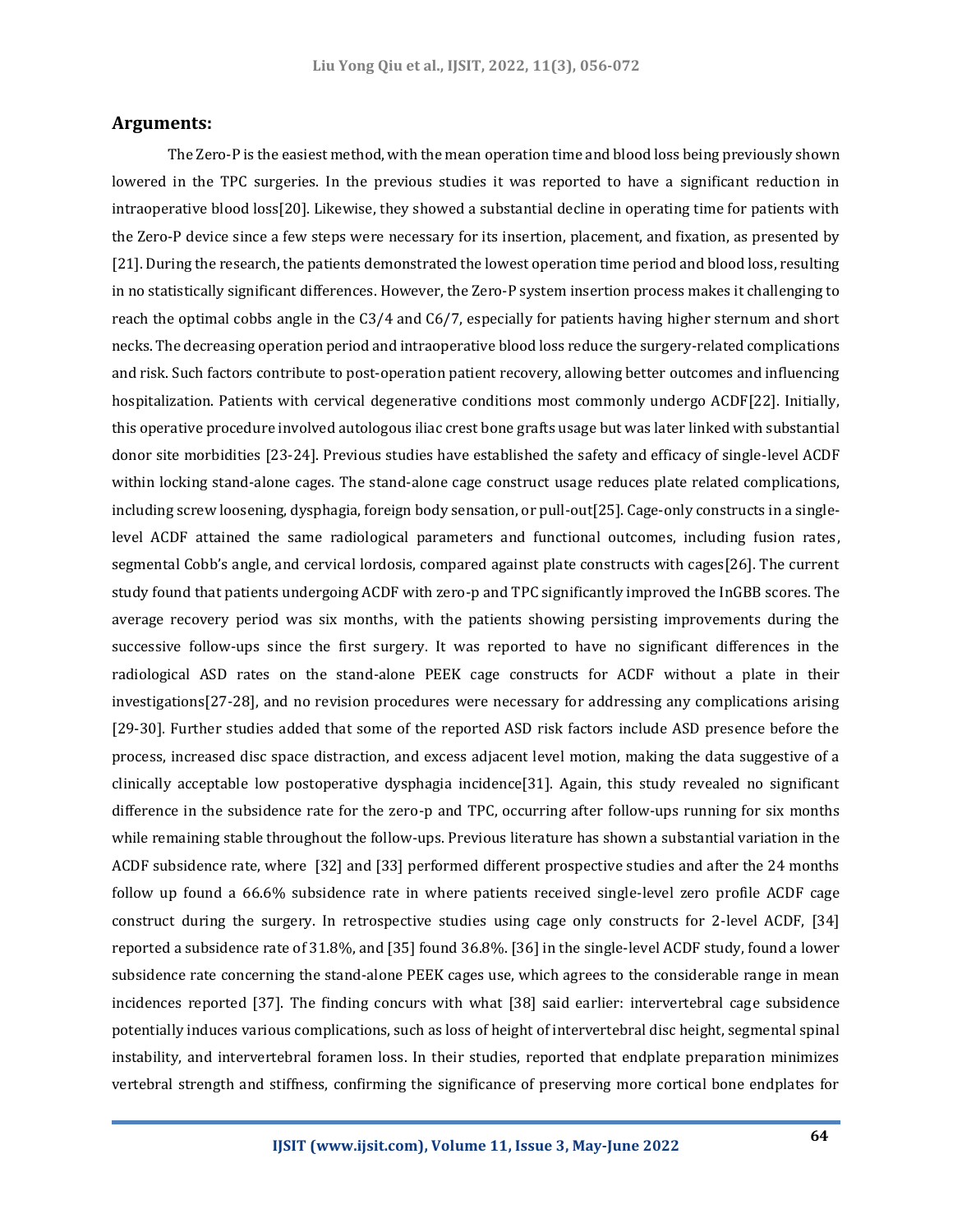reducing the intervertebral cage collapse risks[39-42]. Different procedural factors impact cage subsidence incidence during ACDF, as revealed higher cage subsidence in the C6–7 fusion level than the remaining fusion levels during the surgery[43]. Records show a correlation between subsidence and the greater distance between the cage and the upper vertebra's anterior and some smaller cage contact surface ratio[44]. Findings identified a correlation between more enormous intraoperative distractions and smaller anteroposterior diameter cages use with higher subsidence incidences [45]. This study did not reveal the potential impacts of age, fusion level, and gender with InGBB and ExGBB values. The patients exhibiting cage subsidence demonstrated identical scores compared to those without subsidence. The outcomes suggest that subsidence does not influence clinical outcomes; however, it may result in narrowing the intervertebral foramen and, ultimately, the exiting nerve roots compression [46-47]. The study produced a 100% fusion rate after follow up for 12 months, a finding that consents to the documented literature showing acceptable 2-level ACDF fusion rates [48-49]. A similar stance in the LSA lordotic change post-surgery was followed and recorded, resulting in kyphotic during the final follow-up period [50]. Some studies stated a 9.7° segmental lordosis loss from Cobb's angle within the six-month follow-up using standalone single-level cage surgery [51]. In contrast, reported for ACDF with 2-level cage-only a kyphotic LSA and C2–7 angle changes after 12- and 24-months follow-up respectively within the locally fused segments caused by cage subsidence, disc degeneration plus disc height loss, and adjacent segmental kyphosis [52-53]. The study found no cage-associated complications since using the zero-p maintains the sagittal spinal balance while preserving the cervical foramina height. Similarly, this study found a more pronounced fusion segment and cervical lordosis cobb angle between the zero-p and TPC group.  $\Delta$  cobb's – S > 0° which means cobb's – S has decreased after one month postoperative. We have found that Δ cobb's – S has changed two times.It explains that this might be due to the subsidence of the operative segment between 3 and 6 months. But in 6 months we observed zero-p decrease is much more, though there is no significant difference. In addition, some patients also reported complications of subsidence, including neck and shoulder pain, numbness on the left and right limbs, and dizziness during the treatment. This effect suggests that an increased number of fused segments raises subsidence's impacts on general and local curvature on the overall clinical outcomes. The cervical cage insertion leads to increased foraminal size [54], thereby aiding the decompression of the nerve roots findings match the study's results revealing that PEEK cages only without the plate in three and four levels cause few postoperative morbidities[55-58]. Moreover, with its wedge-shaped cage construction, the lordosis becomes restored [59-61]. This study found that using a zero-p and TPC keeps and restores lordotic curvature. The fused segment height loss is mainly attributed to cage subsidence, further disrupting cervical stability. Similarly, the present study revealed that using a zero-p and TPC for ACDF had subsidence risks. The insertion of grafts leads to increased compressive forces and maximal distractive forces towards the endplate cage. Factors anticipate in cage subsidence are different surgeons ability and techniques, forceful endplate preparation, osteoporosis, differences in cervical segments, male sex, multiple- level, osteoporosis, over-distraction, cage size and cage materials. The limitations of this study includes short follow up time, small sample size and its retrospective nature.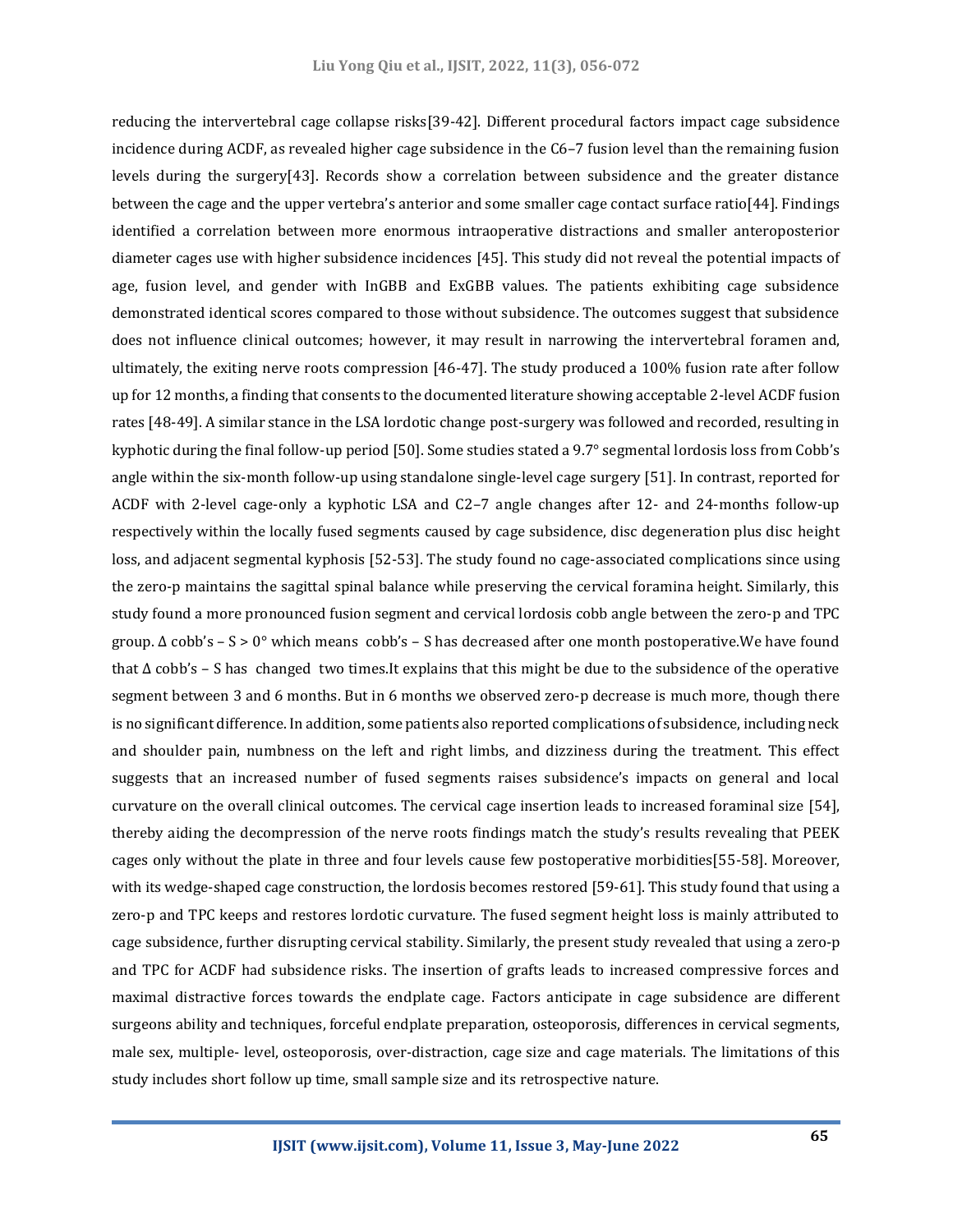### **CONCLUSION**

This study's findings point to zero profile cage and tradional plate and cage having no statistically significant differences in image analysis but clinically meaningful patient outcomes and improvement after a six-months follow-up. Further studies can be done with large number of patients and longer follow up period to evaluate the changes in image analysis and clinical outcomes in ACDF.

## **Acknowledgements:**

The authors would like to show their great appreciations to the international college of University of South China and department of Spine Surgery of The First Affiliated Hospital of University of South China.

#### **REFERENCES**

- 1. Zhao, X., Zhao, Y., Lu, X., Qi, D., Yang, X., Wang, W., Wang, X., Zhou, R., Jin, Y., & Zhao, B. (2020). Development and clinical application of a new open-powered nail anterior cervical plate system. Orthopaedic Surgery, 12(1), 248-253. https://doi.org/10.1111/os.12621
- 2. Boehm, H., Alhashash, M., & Shousha, M. (2021). Comparison of double-level Versus 3 and 4 level cervical reconstructions using stand-alone cages after corpectomy. Brain and Spine, 1, 100080. https://doi.org/10.1016/j.bas.2021.100080
- 3. Bell, D., & Gaillard, F. (2018). Anterior cervical discectomy and fusion (ACDF). Radiopaedia.org. https://doi.org/10.53347/rid-60036
- 4. Boody, B., Khalil, J. K., Grunch, B., Musacchio, M., Vokshoor, A., Wilson, R., & Sasso, R. (2021). Preliminary 12-Month safety and efficacy outcomes for the treatment of cervical Radiculopathy and Myelopathy with the Stalif-C integrated Interbody fusion device. Journal of Surgery & Anesthesia Research, 1-7. https://doi.org/10.47363/jsar/2021(2)128
- 5. El-Feky, M., & Ajayi, O. (2019). Anterior cervical discectomy and fusion (ACDF). Radiopaedia.org. https://doi.org/10.53347/rid-70491
- 6. Brecevich, A. T., Abjornson, C., & Cammisa, F. P. (2019). P135. Radiological outcomes of a novel 3-dimensional printed titanium cervical interbody cage following single and multilevel anterior cervical discectomy and fusion: A case series of 108 operated levels. The Spine Journal, 19(9), S220. https://doi.org/10.1016/j.spinee.2019.05.560
- 7. Bucci, M., Oh, D., Cowan, R. S., Davis, R., Jackson, R., Tyndall, D., & Nehls, D. (2017). The ROI-C zero-profile anchored spacer for anterior cervical discectomy and fusion: Biomechanical profile and clinical outcomes. Medical Devices: Evidence and Research, 10, 61- 69. https://doi.org/10.2147/mder.s127133
- 8. Chang, H., & Choi, B. (2016). Anterior cervical fusion using a zero-profile stand-alone cage: Radiological and clinical outcomes after more than 2 years of follow-up. Journal of Korean Society of Spine Surgery, 23(3), 146. https://doi.org/10.4184/jkss.2016.23.3.146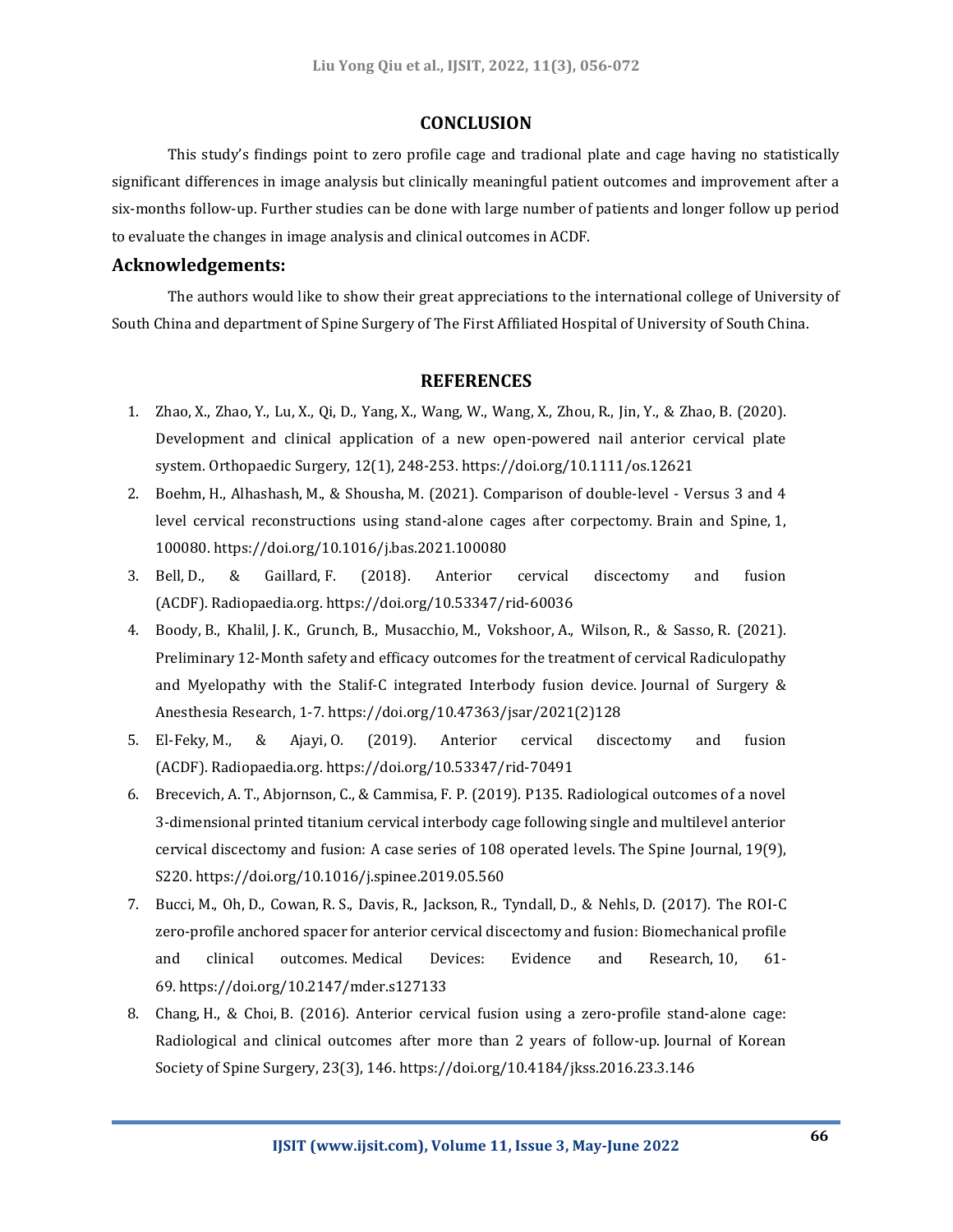- 9. Chen, Y., Liu, Y., Chen, H., Cao, P., & Yuan, W. (2017). Comparison of curvature between the Zero-P spacer and traditional cage and plate after 3-Level anterior cervical Discectomy and fusion. Clinical Spine Surgery: A Spine Publication, 30(8), E1111- E1116. https://doi.org/10.1097/bsd.0000000000000440
- 10. Cho, H., Hur, J. W., Lee, J., Han, J., Cho, T., & Park, J. (2015). Cervical stand-alone Polyetheretherketone cage versus zero-profile anchored spacer in single-level anterior cervical Discectomy and fusion : Minimum 2-Year assessment of radiographic and clinical outcome. Journal of Korean Neurosurgical Society, 58(2), 119. https://doi.org/10.3340/jkns.2015.58.2.119
- 11. De la Garza-Ramos, R., & Bydon, A. (2016). Erratum: Long-term clinical outcomes following 3 and 4-level anterior cervical discectomy and fusion. Journal of Neurosurgery: Spine, 24(6), 996. https://doi.org/10.3171/2016.3.spine15795a
- 12. El-Feky, M., & Hacking, C. (2015). Anterior cervical discectomy and fusion (ACDF). Radiopaedia.org. https://doi.org/10.53347/rid-38120
- 13. Zhang, Z., Li, Y., & Jiang, W. (2018). A comparison of zero-profile anchored spacer (ROI-C) and plate fixation in 2-level noncontiguous anterior cervical discectomy and fusion- a retrospective study. BMC Musculoskeletal Disorders, 19(1). https://doi.org/10.1186/s12891-018-2033-7
- 14. Gaillard, F. (2008). Anterior cervical discectomy and fusion (ACDF) pseudoarthrosis. Radiopaedia.org. https://doi.org/10.53347/rid-4639
- 15. Gandhi, S. D., Fahs, A. M., Wahlmeier, S. T., Louie, P., Possley, D. R., Khalil, J. G., & Park, D. K. (2020). Radiographic fusion rates following a stand-alone Interbody cage versus an anterior plate construct for adjacent segment disease after anterior cervical Discectomy and fusion. Spine, 45(11), 713-717. https://doi.org/10.1097/brs.0000000000003387
- 16. Good, C. R., Tannous, O. O., Sohail, O., & Jazini, E. (2020). Anterior cervical hybrid fusion and arthroplasty. Seminars in Spine Surgery, 32(1), 100775. https://doi.org/10.1016/j.semss.2019.100775
- 17. Zhang, L., Wang, J., Tao, Y., Feng, X., Yang, J., & Zhang, S. (2014). Outcome evaluation of zeroprofile implant compared with an anterior plate and cage used in anterior cervical discectomy and fusion: A two-year follow-up study. Turkish Neurosurgery. https://doi.org/10.5137/1019- 5149.jtn.12017-14.1
- 18. Gould, H., Sohail, O. A., & Haines, C. M. (2020). Anterior cervical discectomy and fusion: Techniques, complications, and future directives. Seminars in Spine Surgery, 32(1), 100772. https://doi.org/10.1016/j.semss.2019.100772
- 19. Zhang, X., Yuan, W., An, J., Li, S., Zhang, R., Hu, Y., Zhang, K., Shi, J., Wang, K., & Zhou, H. (2021). Comparison between zero-profile and cage plate devices in the treatment of single-level cervical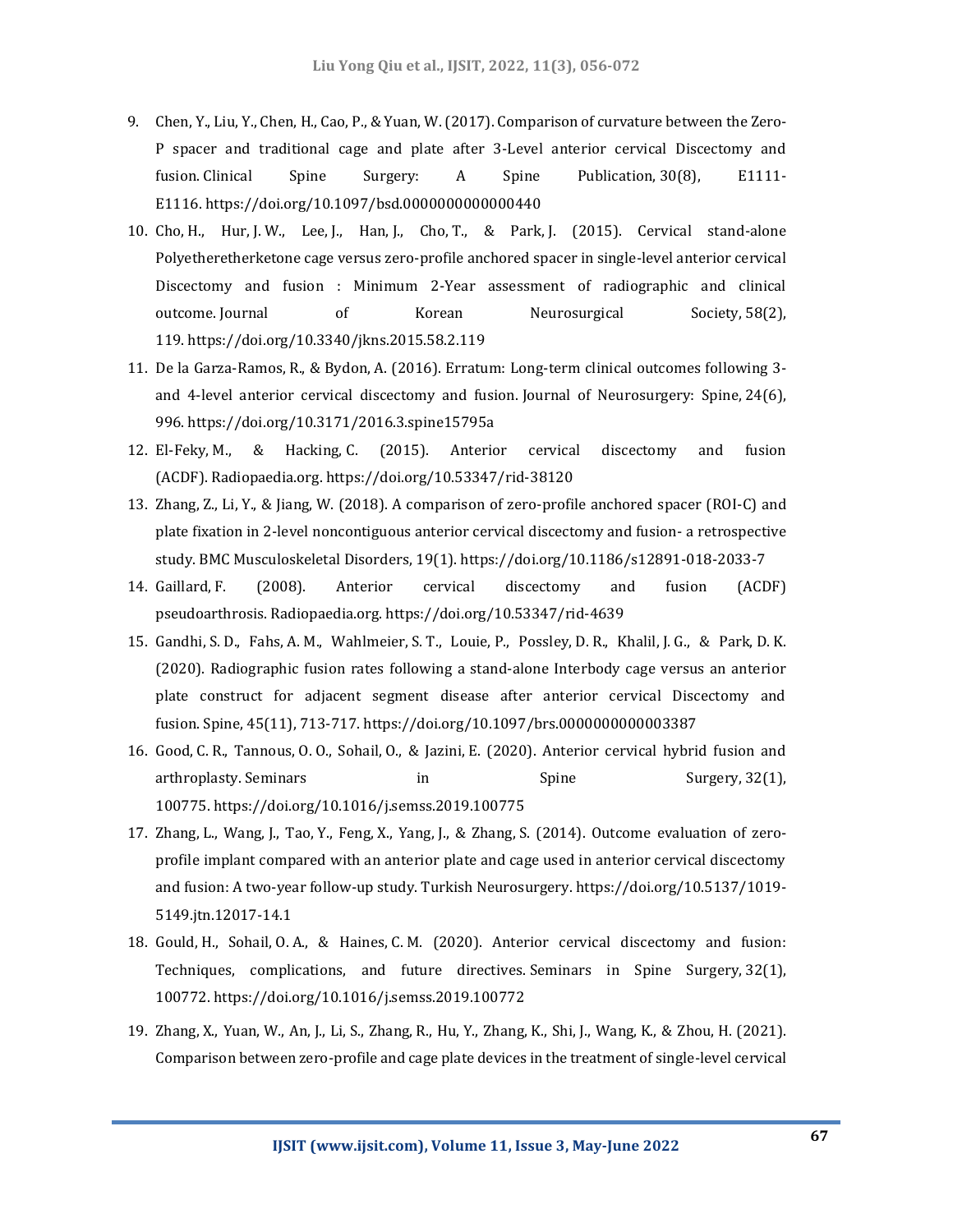spondylopathy. British Journal of Neurosurgery, 1-6. https://doi.org/10.1080/02688697.2021.1923654

- 20. Wang, Z., Zhu, R., Yang, H., Shen, M., Wang, G., Chen, K., Gan, M., & Li, M. (2015). Zero-profile implant (Zero-P) versus plate cage benezech implant (PCB) in the treatment of single-level cervical spondylotic myelopathy. BMC Musculoskeletal Disorders, 16(1). https://doi.org/10.1186/s12891-015-0746-4
- 21. Srinivasan, U. (2021). Delayed adjacent segment infection after anterior cervical discectomy and fusion. Journal of Spinal Surgery, 8(4), 29. https://doi.org/10.4103/joss.joss\_6\_20
- 22. Yang, Z., Zhao, Y., & Luo, J. (2019). Incidence of dysphagia of zero-profile spacer versus cageplate after anterior cervical discectomy and fusion. Medicine, 98(25), e15767. https://doi.org/10.1097/md.0000000000015767
- 23. Grasso, G. (2018). Efficacy of zero-profile device versus plate and cage implant for treatment of symptomatic adjacent segment disease after anterior cervical Diskectomy and fusion. World Neurosurgery, 116, 486-487. https://doi.org/10.1016/j.wneu.2018.04.210
- 24. You, J., Tang, X., Gao, W., Shen, Y., Ding, W., & Ren, B. (2018). Factors predicting adjacent segment disease after anterior cervical discectomy and fusion treating cervical spondylotic myelopathy. Medicine, 97(43), e12893. https://doi.org/10.1097/md.0000000000012893
- 25. Grasso, G., Giambartino, F., Tomasello, G., & Iacopino, G. (2014). Anterior cervical discectomy and fusion with ROI-C peek cage: Cervical alignment and patient outcomes. European Spine Journal, 23(S6), 650-657. https://doi.org/10.1007/s00586-014-3553-y
- 26. Alhashash, M., Allouch, H., Boehm, H., & Shousha, M. (2021). Results of four-level anterior cervical discectomy and fusion using stand-alone Interbody titanium cages. Asian Spine Journal. https://doi.org/10.31616/asj.2020.0463
- 27. Alimi, M., Njoku, I., Hofstetter, C. P., Tsiouris, A. J., Kesavabhotla, K., Boockvar, J., Navarro-Ramirez, R., & Härtl, R. (2016). Anterior cervical discectomy and fusion (ACDF): Comparison between zero profile implants and anterior cervical plate and spacer. Cureus. https://doi.org/10.7759/cureus.573
- 28. Ashour, A., Abdelmohsen, I., Sawy, M., & Toubar, A. (2020). Stand-alone polyetheretherketone cages for anterior cervical discectomy and fusion for successive four-level degenerative disc disease without plate fixation. Journal of Craniovertebral Junction and Spine, 11(2), 118. https://doi.org/10.4103/jcvjs.jcvjs\_62\_20
- 29. Xiao, S., Liang, Z., Wei, W., & Ning, J. (2016). Zero-profile anchored cage reduces risk of postoperative dysphagia compared with cage with plate fixation after anterior cervical discectomy and fusion. European Spine Journal, 26(4), 975-984. https://doi.org/10.1007/s00586-016-4914-5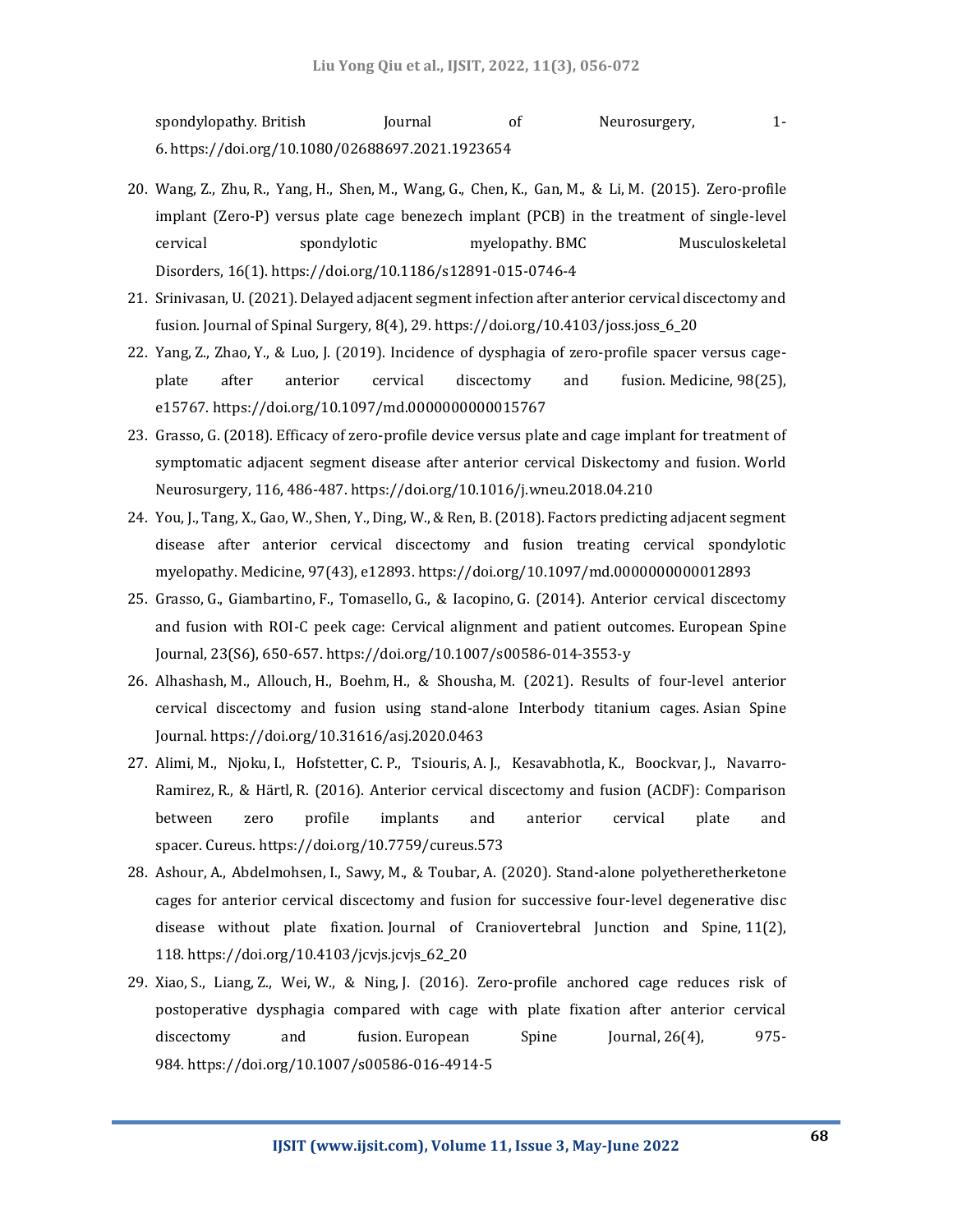- 30. Xiao, B., Liu, B., Wu, B., Cui, W., Rong, T., & Sang, D. (2021). Clinical impact of 3-level anterior cervical decompression and fusion(ACDF) on the occipito-atlantoaxial complex: A retrospective study following zero profile an chored spacer versus cage-plate construct. Brain and Spine, 1, 100084. https://doi.org/10.1016/j.bas.2021.100084
- 31. Grasso, G., & Landi, A. (2018). There are long-term clinical and radiological outcomes following anterior cervical discectomy and fusion by zero-profile anchored cage. Journal of Craniovertebral Junction and Spine,  $9(2)$ , 87. https://doi.org/10.4103/jcvjs.jcvjs.36.18
- 32. Ashour, A., Abdelmohsen, I., Sawy, M., & Toubar, A. (2020). Stand-alone polyetheretherketone cages for anterior cervical discectomy and fusion for successive four-level degenerative disc disease without plate fixation. Journal of Craniovertebral Junction and Spine, 11(2), 118. https://doi.org/10.4103/jcvjs.jcvjs\_62\_20
- 33. Basu, S., & Rathinavelu, S. (2017). A prospective study of clinical and radiological outcomes of zero-profile cage screw implants for single-level anterior cervical Discectomy and fusion: Is segmental lordosis maintained at two years? Asian Spine Journal, 11(2), 264- 271. https://doi.org/10.4184/asj.2017.11.2.264
- 34. He, S., Zhou, Z., Lv, N., Shao, X., Zhou, X., Wang, Y., Wu, S., Chen, K., Zhou, L., & Qian, Z. (2021). Comparison of clinical outcomes following anterior cervical discectomy and fusion with zeroprofile anchored Spacer-ROI-C-Fixation and combined Intervertebral cage and anterior cervical Discectomy and fusion: A retrospective study from a single centre. Medical Science Monitor, 27. https://doi.org/10.12659/msm.931050
- 35. Guo, H., Sheng, J., Sheng, W., Liang, W., Wang, J., & Xun, C. (2020). An eight‐year follow‐up study on the treatment of single‐level cervical spondylosis through Intervertebral disc replacement and anterior cervical decompression and fusion. Orthopaedic Surgery, 12(3), 717- 726. https://doi.org/10.1111/os.12634
- 36. Jin, Z., Teng, Y., Wang, H., Yang, H., Lu, Y., & Gan, M. (2021). Comparative analysis of cage subsidence in anterior cervical decompression and fusion: Zero profile anchored spacer (ROI-C) vs conventional cage and plate construct. Frontiers in Surgery, 8. https://doi.org/10.3389/fsurg.2021.736680
- 37. Wu, P., Yuan, A., Min, S., Shi, B., & Jin, A. (2019). Comparison of the ROI-C cage and Zero-P device used in anterior cervical discectomy and fusion: A minimum 2-year follow-up study. https://doi.org/10.21203/rs.2.12368/v1
- 38. Khattab, M. F., & Kotb, A. (2020). Cervical stand-alone PEEK cage versus anchored cage with screws in single-level anterior cervical discectomy and fusion: A prospective cohort study. Current Orthopaedic Practice, 31(2), 179- 185. https://doi.org/10.1097/bco.0000000000000853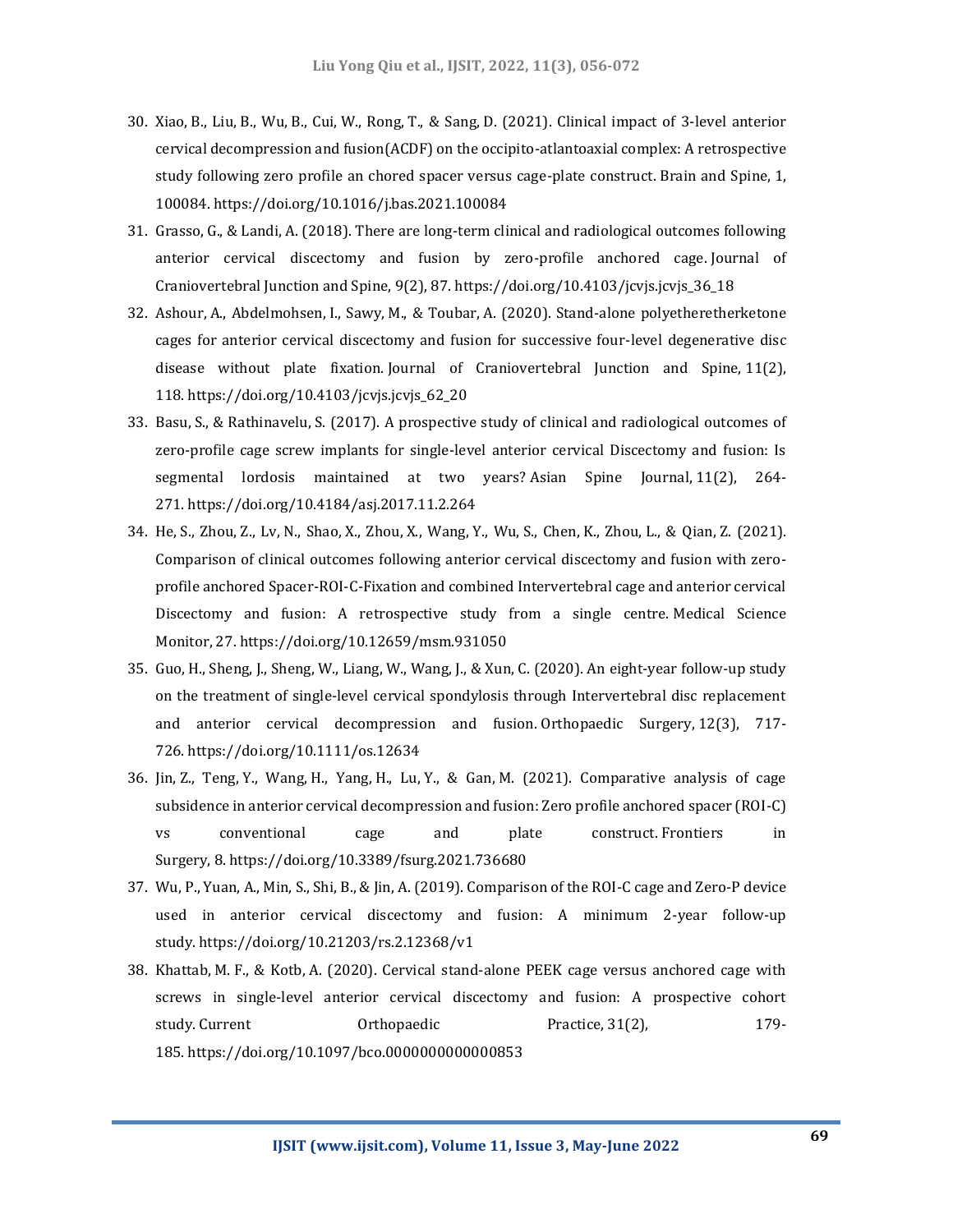- 39. Wei, L., Xu, C., Dong, M., Dou, Y., Tian, Y., Wu, H., Wu, X., Wang, X., Chen, H., Shen, X., Cao, P., & Yuan, W. (2022). Application of a new integrated low-profile anterior plate and cage system in single-level cervical spondylosis: A preliminary retrospective study. Journal of Orthopaedic Surgery and Research, 17(1). https://doi.org/10.1186/s13018-022-02917-9
- 40. Wang, F., Hou, H., Wang, P., Zhang, J., & Shen, Y. (2017). Symptomatic adjacent segment disease after single-lever anterior cervical discectomy and fusion. Medicine, 96(47), e8663. https://doi.org/10.1097/md.0000000000008663
- 41. Wang, Z., Zhu, R., Yang, H., Shen, M., Wang, G., Chen, K., Gan, M., & Li, M. (2015). Zero-profile implant (Zero-P) versus plate cage benezech implant (PCB) in the treatment of single-level cervical spondylotic myelopathy. BMC Musculoskeletal Disorders, 16(1). https://doi.org/10.1186/s12891-015-0746-4
- 42. Kundu, B., Eli, I., Dailey, A., Shah, L. M., & Mazur, M. D. (2021). After anterior cervical discectomy and fusion, preoperative magnetic resonance imaging abnormalities predict symptomatic adjacent segment degeneration. Cureus. https://doi.org/10.7759/cureus.17282
- 43. Lan, T., Lin, J., Hu, S., Yang, X., & Chen, Y. (2018). Comparison between zero-profile spacer and plate with a cage in the treatment of single-level cervical spondylosis. Journal of Back and Musculoskeletal Rehabilitation, 31(2), 299-304. https://doi.org/10.3233/bmr-169708
- 44. Lee, H. (2016). Adjacent segment disease after anterior cervical interbody fusion using conventional plate versus zero-profile implant - A preliminary report. Orthopaedics and Rheumatology Open Access Journal, 3(1). https://doi.org/10.19080/oroaj.2016.03.555603
- 45. Lee, S., & Cho, K. (2017). Cervical arthroplasty versus anterior cervical fusion for symptomatic adjacent segment disease after anterior cervical fusion surgery: Review of treatment in 41 patients. Clinical Meurology and Neurosurgery, 162, 59-66. https://doi.org/10.1016/j.clineuro.2017.08.001
- 46. Niu, J., Song, D., Liu, Y., Wang, H., Huang, C., Yu, H., Deng, Z., Zou, J., & Yang, H. (2021). Revision surgery for symptomatic adjacent segment disc degeneration after initial anterior cervical fusion: Is ROI-C better than plate-cage construct? BioMed Research International, 2021, 1- 10. https://doi.org/10.1155/2021/6597754
- 47. Lynn M. Pezzanite, Jeremiah T. Easley, Rosemary Bayless, Ellison Aldrich, Brad B. Nelson, Howard B. Seim, & Yvette Nout‐Lomas. (2021). Author response for "Outcomes after cervical vertebral interbody fusion using an interbody fusion device and polyaxial pedicle screw and rod construct in 10 horses (2015‐2019)". https://doi.org/10.1111/evj.13449/v2/response1
- 48. Tumialán, L. M. (2018). Anterior cervical Discectomy and fusion. Degenerative Cervical Myelopathy and Radiculopathy, 249-270. https://doi.org/10.1007/978-3-319-97952-6\_22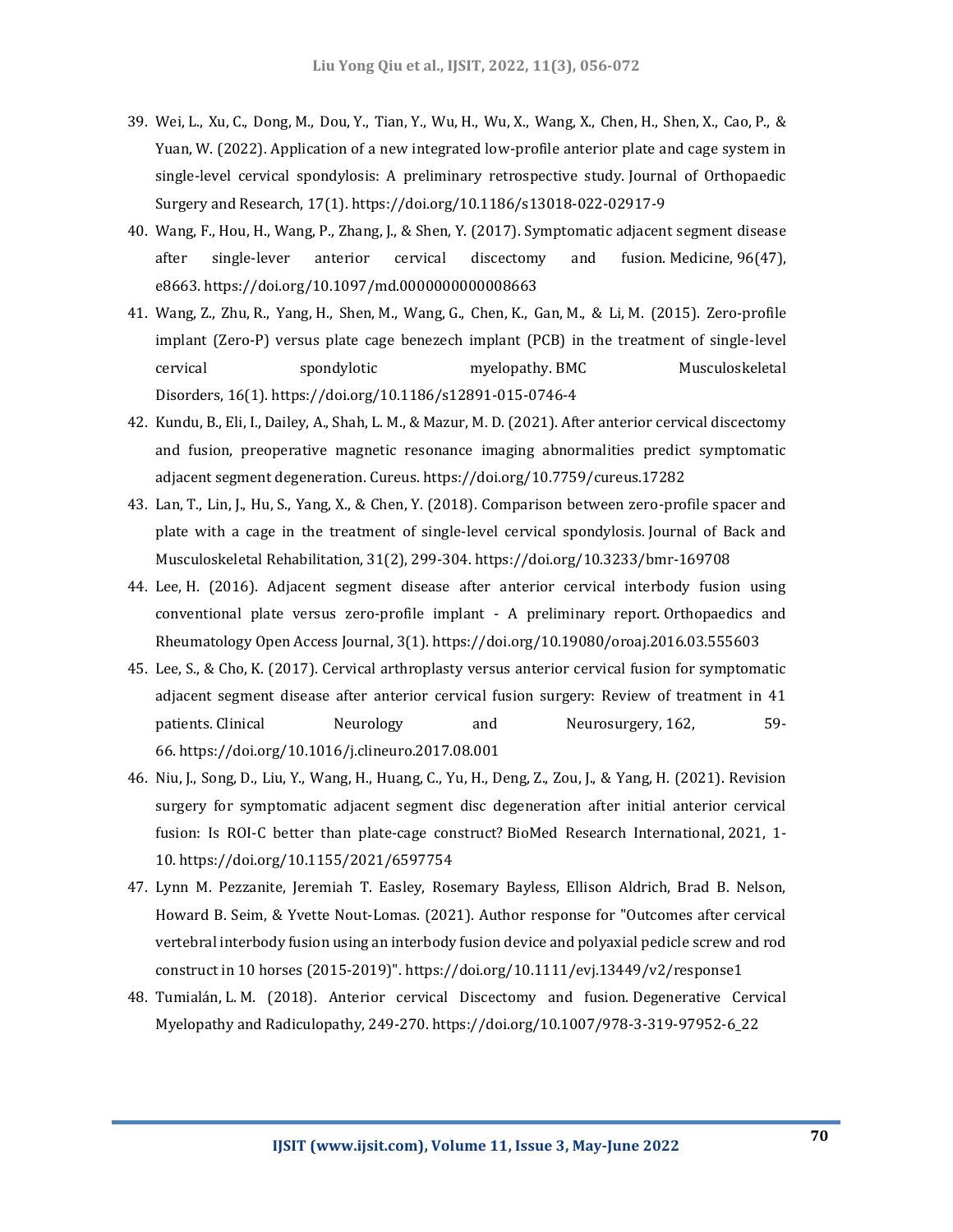- 49. Thaci, B., Yee, R., Kim, K., Vokshoor, A., Johnson, J. P., & Ament, J. (2021). Cost-effectiveness of peptide enhanced bone Graft I-factor versus use of local autologous bone in anterior cervical Discectomy and fusion surgery. ClinicoEconomics and Outcomes Research, 13, 681- 691. https://doi.org/10.2147/ceor.s318589
- 50. Yang, Z., Zhao, Y., & Luo, J. (2019). Incidence of dysphagia of zero-profile spacer versus cageplate after anterior cervical discectomy and fusion. Medicine, 98(25), e15767. https://doi.org/10.1097/md.0000000000015767
- 51. Li, D., Poulgrain, K., & Kam, A. (2019). Radiological outcomes following hyperlordotic cage insertion in anterior cervical discectomy and fusion. Journal of Spine Surgery, 5(4), 404- 412. https://doi.org/10.21037/jss.2019.10.08
- 52. Li, N., Wang, R., Teng, W., & Yu, J. (2020). Zero-profile versus cage-plate interbody fusion system in anterior cervical discectomy and fusion for the treatment of multilevel cervical spondylosis. https://doi.org/10.37766/inplasy2020.7.0095
- 53. Liu, W., Hu, L., Wang, J., Liu, M., & Wang, X. (2015). Comparison of zero-profile anchored spacer versus plate-cage construct in treatment of cervical spondylosis about clinical outcomes and incidence of major complications: A meta-analysis. Therapeutics and Clinical Risk Management, 1437. https://doi.org/10.2147/tcrm.s92511
- 54. Shousha, M., Alhashash, M., Allouch, H., & Boehm, H. (2019). Reoperation rate after anterior cervical discectomy and fusion using standalone cages in degenerative disease: A study of 2,078 cases. The Spine Journal, 19(12), 2007-2012. https://doi.org/10.1016/j.spinee.2019.08.003
- 55. Shen, Y., Du, W., Wang, L., Dong, Z., & Wang, F. (2018). Comparison of zero-profile device versus plate-and-Cage implant in the treatment of symptomatic adjacent segment disease after anterior cervical Discectomy and fusion: A minimum 2-Year follow-up study. World Neurosurgery, 115, e226-e232. https://doi.org/10.1016/j.wneu.2018.04.019
- 56. Shao, H., Chen, J., Ru, B., Yan, F., Zhang, J., Xu, S., & Huang, Y. (2015). Zero-profile implant versus conventional cage-plate implant in anterior cervical discectomy and fusion for the treatment of degenerative cervical spondylosis: A meta-analysis. Journal of Orthopaedic Surgery and Research, 10(1). https://doi.org/10.1186/s13018-015-0290-9
- 57. Ng, E. P., Yip, A. S., Wan, K. H., Tse, M. S., Wong, K., Kwok, T., & Wong, W. (2019). Stand-alone cervical cages in 2-Level anterior Interbody fusion in cervical Spondylotic Myelopathy: Results from a minimum 2-Year follow-up. Asian Spine Journal, 13(2), 225- 232. https://doi.org/10.31616/asj.2018.0193
- 58. Liu, Y., Wang, H., Li, X., Chen, J., Sun, H., Wang, G., Yang, H., & Jiang, W. (2016). Comparison of a zero-profile anchored spacer (ROI-C) and the polyetheretherketone (PEEK) cages with an anterior plate in anterior cervical discectomy and fusion for multilevel cervical spondylotic